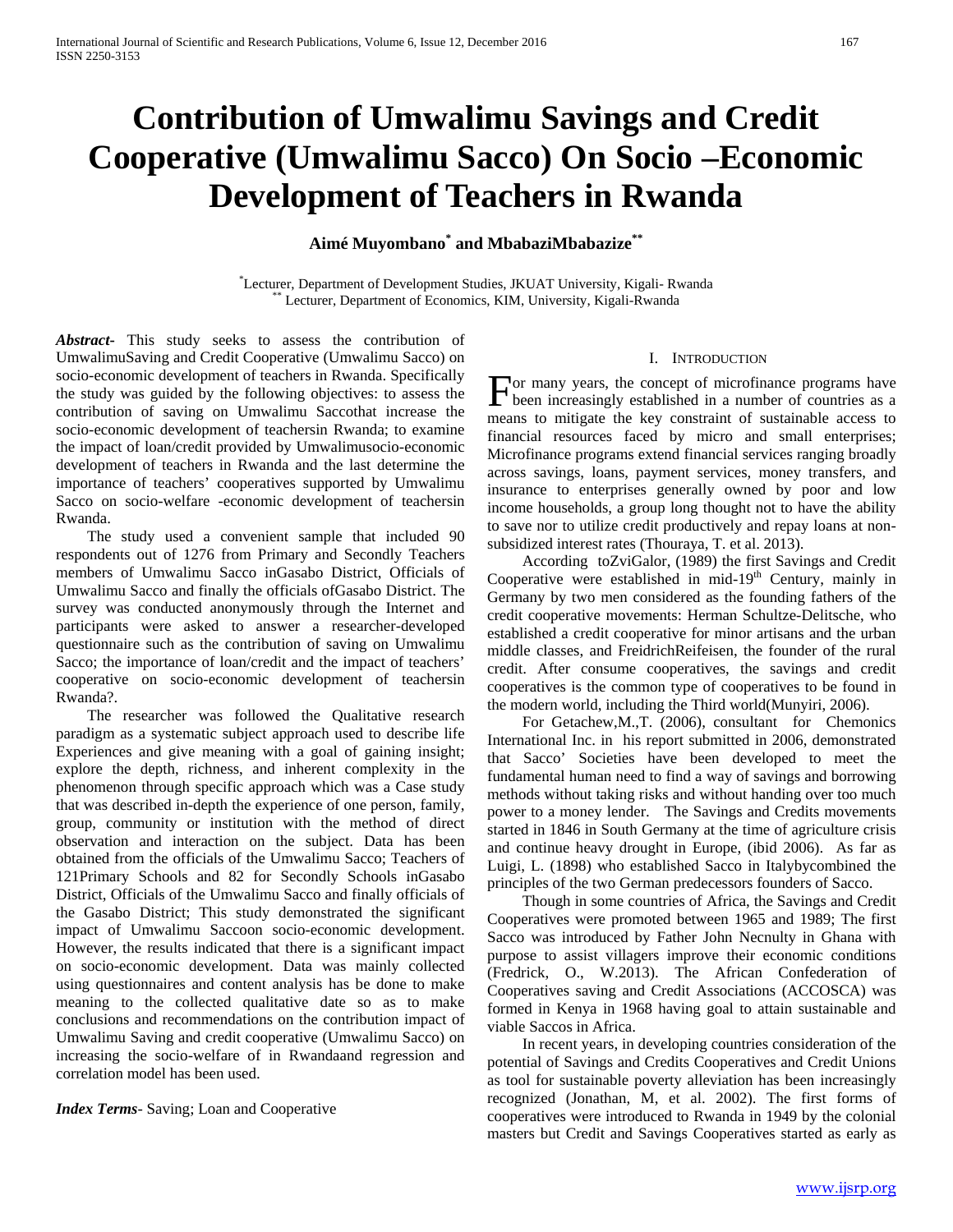1988 and were first legally recognized by law number 31/1988 of 1988, (RCA, 2009). Later law number 08/1999, of June 1999, regulating the banking and non-banking financial institutions in Rwanda affirmed the role of savings and credit cooperatives in Rwanda (ibid 2009). Such institutions were established under the instructions and supervision of National bank of Rwanda (BNR, 2008).

 Thus, to enhance the socio-economic development of Rwandan community in general, and the teachers' welfare in particular, the government of Rwanda established a teachers' cooperative in the name of " Umwalimu Sacco" that grants loans to teachers to enable them to set up small income generating projects to supplement to their regular professional income (Ntambara, D. 2012).

 It is from this experience that the researcher took an interest to verify how teachers are affected at the level of GDP Per capita and household income earned through Umwalimu Sacco Cooperative as the strategy adopted in improving teachers additional source of income, and promoting their economic well being.

 In Rwanda, teachers are low income earners due to their minimum salary so that it is very difficult to satisfy their daily economic needs. Though there is always budget constraint, teachers' wages should be comparable to those of other workers of other sectors with the same level of qualifications (e.g. nurses) whom they meet at the market demand and whose salary is larger than that of teachers.

 During the decades ago, Rwanda budget was limited to insufficiency teachers' salaries; Due to the lack of sufficient financial incentives, it was necessary to implement a combination of benefits and inducements as supplements to the low wages earned by teachers especially those of primary and secondary schools by creating Umwalimu Savings and Credit Cooperative, referred to as Umwalimu Sacco, as a Savings and Credit Cooperative for Rwandan teachers, (Umwalimu Sacco Report, 2012). This was one among other government's initiatives aimed of contributing to teacher retention, stability and enhancing teachers' socio-economic development constraints. The alternative chosen by the government was therefore that of supporting teacher's self-help initiatives. This requires teachers to act in collaboration with microfinance institutions especially Umwalimu Sacco as one way that should assist them on savings and cooperative in order to create supplement activities generating additional income (Umwalimu Sacco Business Plan, 2009). In addition, the governments of Rwanda views Umwalimu Sacco as a financial intermediary for teachers to expand access to income generating activities, develop their business, increase savings and investments, and improve social well-being with special emphasis on, health care, livestock, payment of school fees etc.

 According to teacher development and management policy, TDMP (2007), some teachers who are qualified start looking for greener pastures due to lack of adequate financial motivation, poor salary schemes and undefined status vis a vis to other civil servants; Therefore, there is a need for teacher motivation by creating and straightening other inducements to supplement low wages and other advantages.

 Delivering financial services through Savings and Credit Cooperatives Society may essentially classify the needs to grant loans oriented towards social needs and small business. The members become the beneficiaries, sole savers and sole decision makers, which makes them integrated and effective tools for rural development. The establishment and growth of Sacco' should be regarded as one of the important instruments for economic, social and cultural development as well as human advancement (Stephen, 2011).

 Thus, basing on such idea this research takes an interest to asess the impact of UmwalimuSacco as a Savings and Credits Cooperatives on increasing the socio welfare of teachers in Rwanda and focusing on Umwalimu Sacco located in Kigali City.

 A total of 90 survey questionnaires out of 1276 members of of Primary and Secondary Teachers members of Umwalimu Sacco, Gasabo District, officials of the Gasabo District were obtained. From Primary a total of 45 surveys were collected, in which the majority of respondents (65%) were males and 35% were females. The mean average age was 40; the age range for techers was between 20 and 65 years old. The level of education for Teachers in Rwanda included 46.7% who had a bachelor's degree and 4.3% who had a master's degree.

#### **Literature review**

 Different theories and models from Literature were used that assisted the conceptual relationship between Umwalimu Sacco and Socio-economic development of Teachers in Rwanda. The literature review helped the researcher to know what others scholars were demostrated on the study as theoretical review and what they brought out as solutions and recommendations.

## **Theoretical Review**

 During this study, Theoretical literature was based on as thoughts and opinions of how Societies view were interpreted Umwalimu Sacco values. Different theories and models from various scholars were based on that was backed to assess the Contribution of Umwalimu Sacco on socio-economic development such as:

- **The Theory of Life Cycle Saving and Investing(Zvi B.,** et al. 2007)
- Theory of loan syndication [\(Scoones,](http://www.sciencedirect.com/science/article/pii/S1544612305000267) D. et al. 2005)
- **Cooperative Theory: New Approaches (Randall, E. T. et** al. 1987)

## **Empirical review**

 There have been some studies regarding the contribution of Umwalimusacco on economic development, but no previous research has been found regarding the impact of Umwalimusacco on socio-economic development of teachers in Rwanda organizational such as in Gasabo District. Therefore, the purpose of this study is to report across specific Hispanic groups such as primary and Secondly schools of Gasabo District, in order to better understand the impact of Umwalimu Sacco on socioeconomic developent of Teachers in Rwanda.

## **Contribution of saving on Umwalimu Saccoon socioeconomic developent of Teachers in Rwanda.**

 The Economic theory predicts that the absolute amount of saving should be increased with income. This is because people with more income have more resources available to save; Theory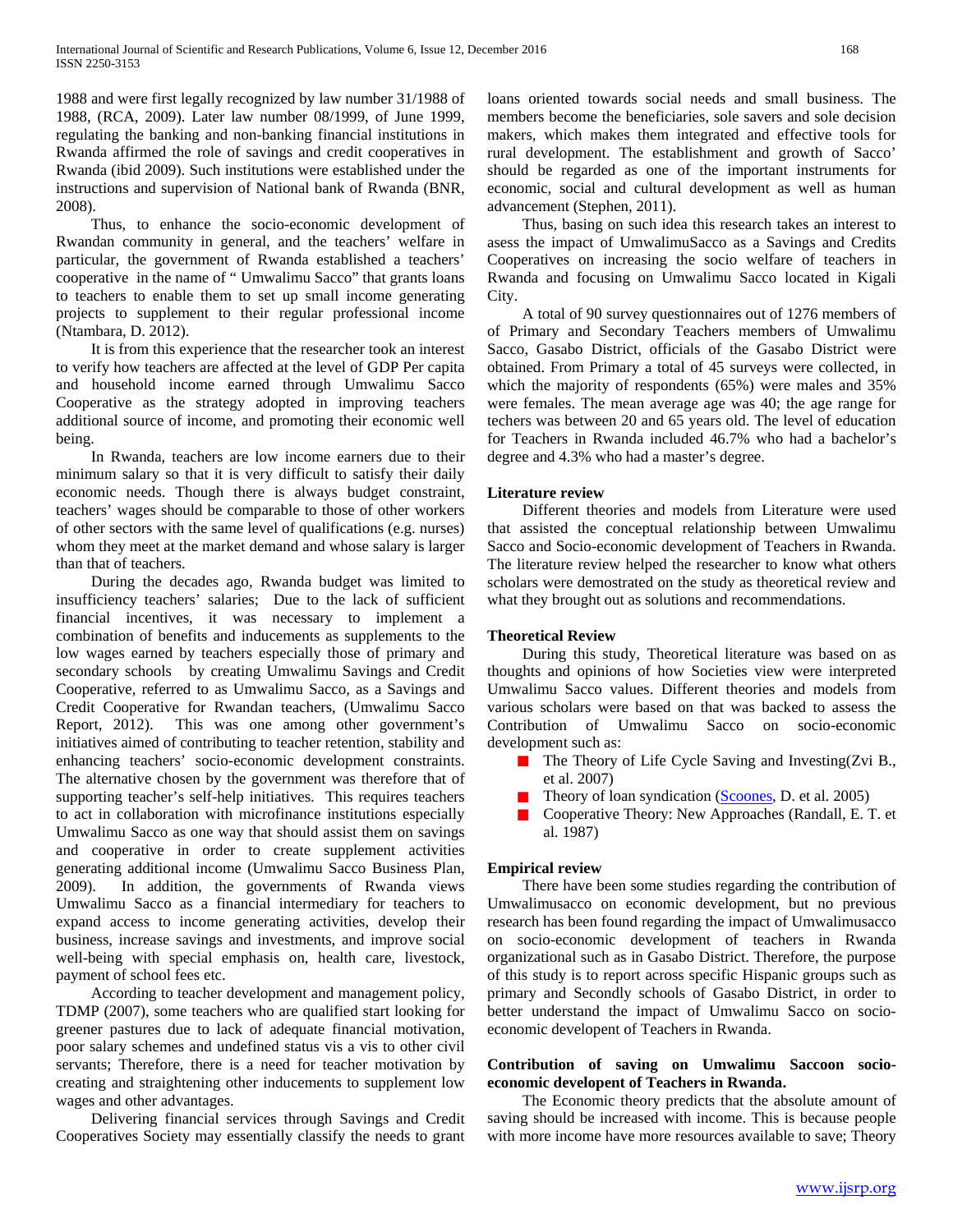also predicts that saving is related to income and the savings rate will increase with income (Deaton, 1992b) Andrew et al (1998), argued that one benefit from an increase in income is that in addition to enjoyed consumption today, an individual can also plan for the future consumption by saving a part of the current income.

 However, in developing countries like Rwanda to break from poverty trap to a self-sustained growth in generating enough saving is still difficult; Low income earners need microfinance institutions like Saccos that constitute an efficient financial intermediation system in economic growth process. Rwandan teachers intend to improve their economic welfare if their increment income is injected in savings. This can improve capital formation for low income earners and as a result increase in investment that leads to the improvement in income.

 Savings has a close relationship with wealth. Savings empowers teachers by shifting the savers' perception of their situations from "a day-to-day struggle to survive to a longer term view based on planning with a growing cushion of savings".

# **The advantages of the loan/credit provided by Umwalimu Saccoon socio-economic developent of Teachers in Rwanda**

 According to Robinson, M. (2001), among the active poor of the developing world, there is a strong demand for small scale commercial services for both credit and savings. Where available, these and other financial services help low income people improve household and enterprise management, increase productivity, smooth income flows and consumption cost, enlarge and diversify their microbusiness and increase their income.

 Household income of families with access to credit is significantly higher than for comparable households without access to credit. Poor households that have had access to microfinance services show significant increases in asset accumulation, providing them with both a safety net against misadventure as well as resources for self- help investment. Increased household income improves nutrition, and improves the probability that children from poor families will go to school (Versluysen, E.1999).

 Therefore, we are concerned with teachers as households and how they are affected economically in the level of income on increasing their socio-welfare through loans provided by Umwalimu Sacco. Thus, there are the impacts that can certainly provide the teachers with increased access to working capital and other financial services through Umwalimu Sacco; they reduce risks and protect them from life's financial shocks and helping to stabilize their income.

# **The importance of teachers'cooperative supported by Umwalimu Sacco on socio-economic developent of Teachers in Rwanda**

 Due to their democratic organisation and their economic orientation, cooperatives contribute significantly to social integration, job creation and the reduction of poverty. Cooperatives are thus stabilizing regional economic cycles and can generate regional employment. The United Nations general assembly declared 2012 as the international year of cooperatives and thus acknowledges their worldwide impact on economic and social development. (Georg,M. 2012)

 According to Mellor (2009), the high cost and low profit margins which discourage formal banks from providing financial services to low income and poor people; when individuals recognize that individually they cannot access financial services they badly need, they decide to collaborate and cooperate with others who have the same needs and together they become members of this special group of people with a common need and goal of self service.

 It is from above opinion that Umwalimu Sacco has focused on mobilizing teachers to form cooperatives at the school centers and come up with income generating projects which Umwalimu Sacco finance. (Example of a cargo truck that was bought in the loan from Umwalimu Sacco to the Teachers' Cooperative at St Joseph Secondary School in Rwamagana District, Eastern Province); The security of loan depends on the type of loan given and the level of risk related. However, it is possible for members to get a collateral free large loan when they form licensed cooperative, (Usaccoaction plan. 2015).

## **Conceptual framework**

 The main variable of interest is the study of dependent variable growth of corporate entrepreneurs which is measured by amount of credits from microfinance, good working environment, to meet customer satisfaction, to follow government policy, to establish strategic business plan, monitor and evaluation of business performance. Apart from this, organization, operating in secured environment, access to trainings and then forming joint ventures have seen as important to promote growth. The relationship between dependent and independent variable is shown as follow: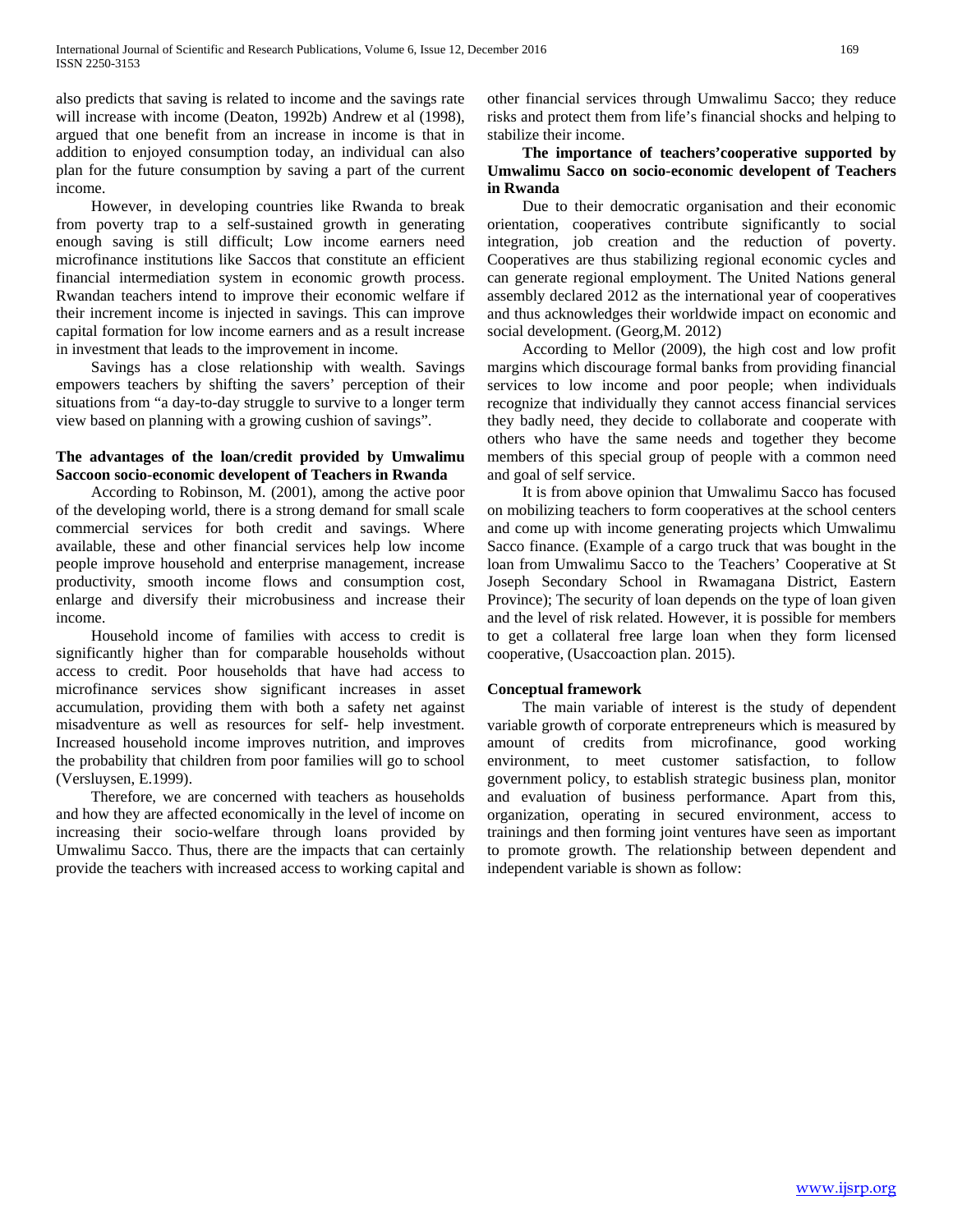#### **Figure 1: Conceptual framework**

**Figure2.1: Conceptual framework for understanding the relationship between Umwalimu Sacco and** socio-economic development of teachers in Rwanda.



Source: MC Cleland (2007), Greg P (2007) and modified by the researcher

## II. MATERIALS AND METHODS

 The ethnicity variable in this study was based on the sample of the population living in Gasabo District, Kigali-Rwanda, which were the target groups. The study also had a sample of individual's teachers. The participation in the study was voluntary and anonymous. The research designs of this study was applied Qualitative approach as systematic subject approach used to describe life experiences and give meaning with a goal of gaining insight; explore the depth, richness, and inherent complexity in assessing the impact of Umwalimu Sacco on socio-economic development of teachers in Rwanda.

# **The qualitative paradigm and its related epistemological and social dimension; Denzin and Lincoln (1998).**

 According to Denzin and Lincoln (1998), qualitative research involves an interpretative naturalistic approach, as things are studied in their natural settings. For this reason the research on examining the contribution of impact of Umwalimu Sacco on socio-economic development of teachers in Rwanda.

has been undertaken qualitatively. The research was undertake comprehensive review of literature on Umwalimu Sacco as well as socio-economic development of teachers in Rwanda.

 The definition of qualitative research is expanded by Tutty, Rothery and Grinnell (1996), who describe qualitative research as "the study of people in their natural environments as they go about their daily lives". Qualitative research method will enable the researcher to interact with people that work in the air transport industry as part of their daily lives of work. It is critical for the researcher to be objective.

 The researcher selected the qualitative paradigm as a research design suitable for the conduct of this research given that critical thinking is a concept that is open to different interpretations. Some of the advantages of this research design are that qualitative researchers use a variety of methods to collect data, and this includes; questionnaire, case study, grounded theory and review of related literature as well as content and textual analysis. (Hesse, B. 2011). These methods are also relevant in assessing the contribution of Rwanda's foreign policy on its economic development.

 Ultimately the researcher has used the following qualitative research strategies;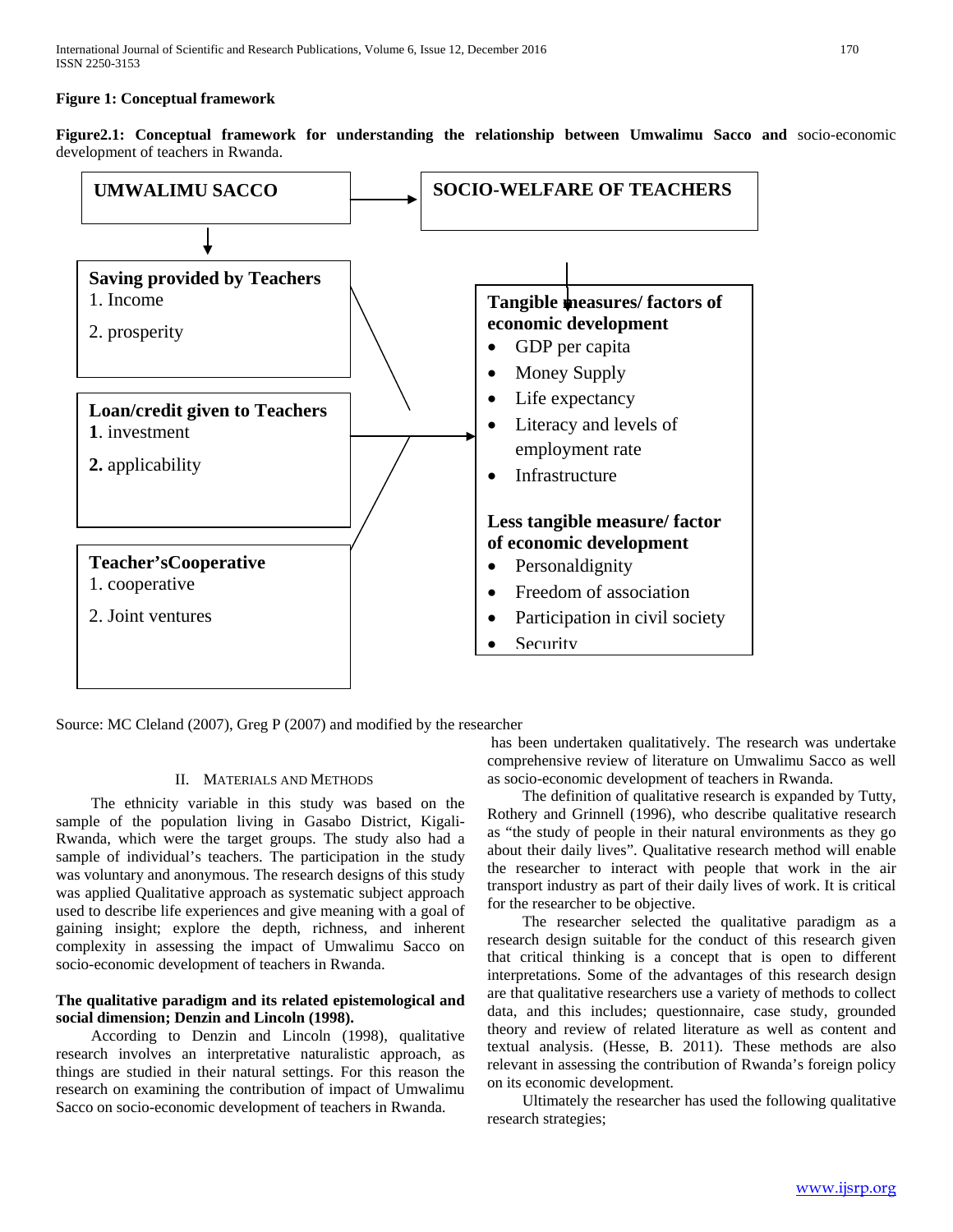(i) Comprehensive review of literature of on Umwalimu Sacco and welfare of teachers in Rwanda.

 Primary data collection by using questionnaire on key officials from the selected institutions



**RUHANGO** 

NYANZA

**ISAGARA** 

HUYE

#### **Figure 2: Map of Rwanda**

**Area of study**

Population study of Gasabo District

# **Population, Sample size and Sampling technique**

 The Population study focused on the officials of the Umwalimu Sacco; Teachers of the Primary Teachers, Teachers of Secondly and officials of the Gasabo District.

**NYAMASHEKE** 

**RUSIZ** 

**KARONGI** 

**NYAMAGABE** 

**NYARUGURU** 

#### **Sample size**

 Kothari, C. R. (2004) pointed out that sample design is a definite plan for obtaining a sample from a given population.

 Because of limited time and resources, the researcher could not be able to study the whole population; it is from that point of view that the researcher had to determine the sample size to represent the whole population. This sample was taken referring to the formula proposed by Alain Bouchard. For that, when the entire population is inferior than one million (1000,000), the sample size correspond to 96 persons and 10% as significance level of error (Bouchard, A. 1984).

 Perriens, G. (1974), explains how to find the number 96 as the sample size to represent the whole population:

n : Sample size for infinite (or large) population

P : Expected probability of individual to be included in the sample

60

KIREHE

**NGOM/** 

**BUGESERA** 

The study shall be conducted in Rwanda with the

Q : failure (probability of individual to be excluded in the sample, 1-p)

d : Significance level of the error

30

kilometers

Zα: Normally distributed value of the population (Represents the 95% of the confidence interval)

$$
n = \frac{(2a)^2 \times P \times Q}{d^2}
$$
 Where :  
\n
$$
Z\alpha = 1.96
$$
  
\nP = 0.5  
\nQ = 0.5  
\nD = 1%  
\n
$$
\frac{(1.96)^2 \times 0.5 \times 0.5}{4 \times 0.5 \times 0.5 \times 0.5} = 96
$$
  
\nFor this96 is found

Nxm  $NC$   $\overline{N+n}$  (NC : Corrected sample)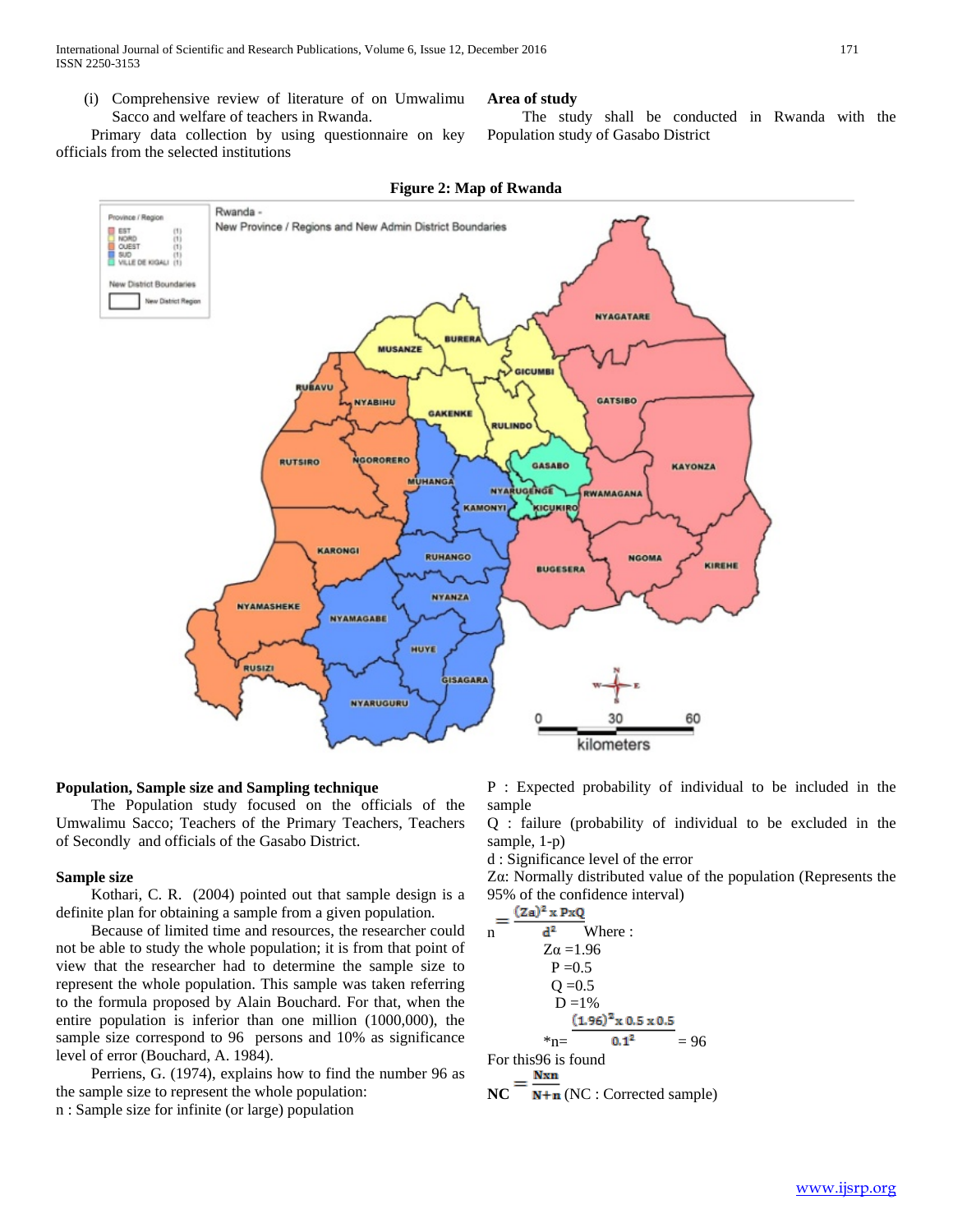**N** : The total finite population in which the sample is taken, correspond to 1276 teachers in Umwalimusacco Head Office Branch.

# 1276x96 122496  $NC = \frac{1276+96}{1276+96} = \frac{122756}{1372} = 89.2827$

A total of 90 respondents out of 1276 of Primary and Secondary Teachers members of Umwalimu Sacco in Gasabo, officials of the Gasabo District, Officials of 15 Sectors of Gasabo.

## **Data Analyses**

 In order to summarize and describe data, descriptive statistics were used. An ANOVA was used to compare these three groups. The ANOVA test was used to reveal which, if any, of these groups statistically significantly outperforms the others. It allowed the researcher to find whether there is a significant difference in organizational citizenship behavior and ethnicity using an Alpha level or level of significance of 0.05.

## III. RESULTS AND DISCUSSION

 The main hypothesis of this study was that Umwalimu Sacco was impacted a lot on socio-welfare of Teachers in Rwanda. It was based on the views that differences in beneficials and managers of Umwalimu Sacco's perception on the socioeconomic development of teachers in Rwanda.

 The impact was linked with whether in the absence of salary increment that teachers should continue to ameliorate their conditions of living as a result of accumulated savings and acquisition of loans for the income generating activities. The discussion shows that Umwalimu Sacco is a viable project which should continue to serve the purpose for which it has been established.

# **Part I: Socio-demographic information**

 This section includes gender, age, and marital status, level of education and experience of respondents.

## **Sex**

 The aim of this specific investigation by the researcher is to find out extent to which female teachers have responded to the initiative to improve their welfare because the government policy is to create awareness about gender balance in all activities.

# **Table 1: Distribution of respondents by sex**

| <b>Sex</b>   | <b>Number of respondents</b> | Percentage $(\% )$ |
|--------------|------------------------------|--------------------|
| Male         | 58                           | 64                 |
| Female       | 32                           | 36                 |
| <b>Total</b> | 90                           | <b>100</b>         |

# **Source : Primary Data**

 **Observation**: From the table above, the percentage above shows that male have been put forefront by the agency at 64%, this means that male teachers are more engaged towards credit and saving services more than women teachers whose rate is 36%. Again, the researcher analyzed the sex composition of the respondents which is indicated in the above table and it is shown that the number of male respondents were bigger than women respondents.

 This does not explain that the female were not much involved in income generation activities compared to the male. The proportion of female is still lower than those of males because initially the cultural mentality was that it should be men

to be involved in income generating activities, but the mentality is changing at very fast rate. Regarding how Uwalimu Sacco affects teachers' income, female and male are all affected even the table shows that male are more than women, there is of course the evidence that household composed by two teachers credit is undersigned to the man as household leader.

## **Age**

 The aim is to find out whether age has effects on individuals that would like to take the risk at venturing into investment activities while still working within the teaching profession in Rwanda.

| Age                       | <b>Number of respondents</b> | Percentage $(\% )$ |
|---------------------------|------------------------------|--------------------|
| Between 21 and 30 yearold | 38                           | 42.2               |
| Between 31 and 40 yearold | 36                           | 40.0               |
| Between 41 and 50 yearold |                              | 12.2               |
| Above 50 yearold          |                              | 5.6                |
| <b>Total</b>              | 90                           | 100.0              |

## **Table 2 : Distribution of respondents by Age group**

**Source: Primary Data**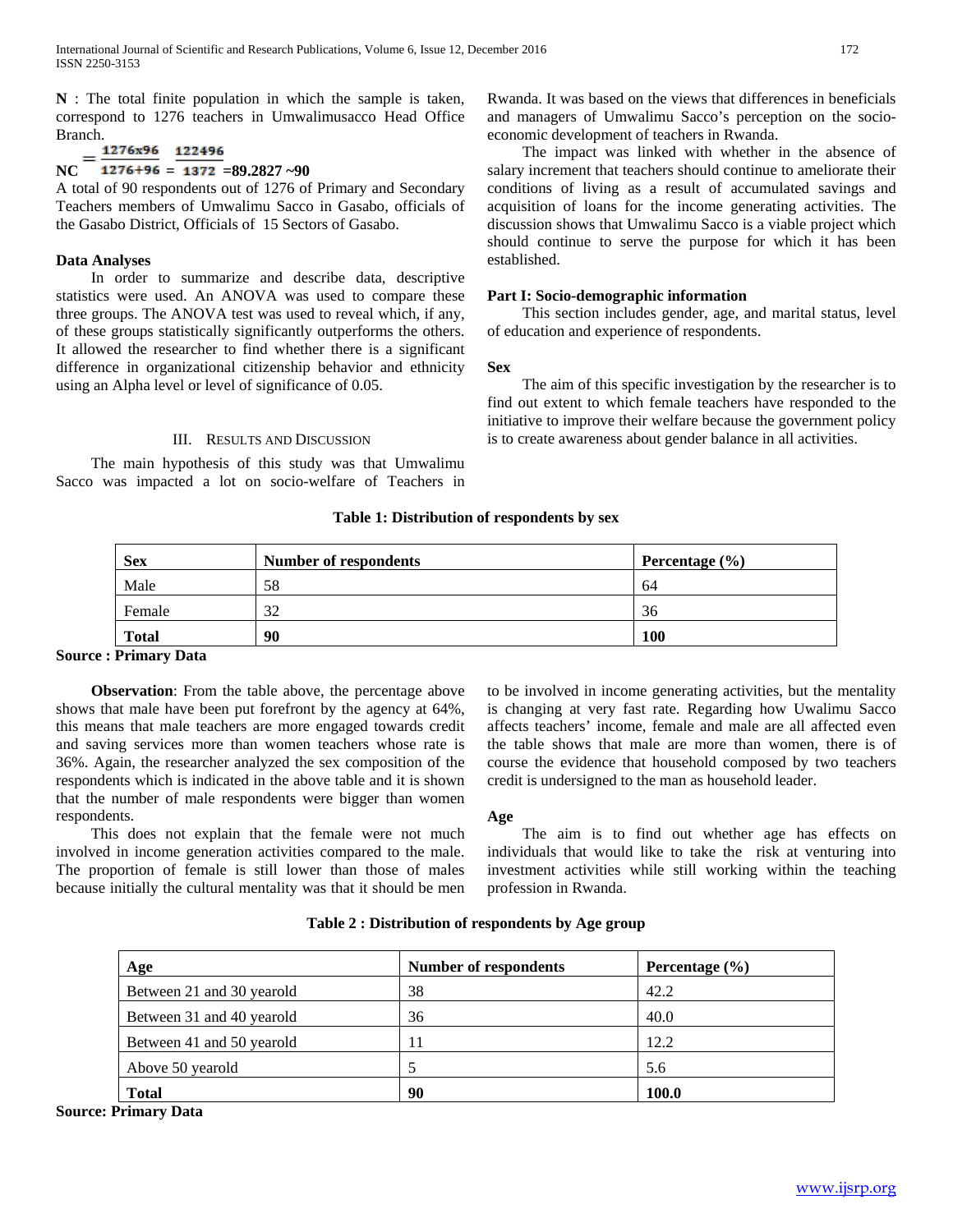**Observation**: The table 2 above indicates that the majority (42.2%) of respondents as Umwalimu Sacco members are between 21 and 30 years old. This means that the majority of Umwalimu Sacco members are young. When we tried to analyze the situation above, we noticed that the category of teachers between 21-30 ages is very active and that are those who ask loan to finance activities that provide additional income in order to get their own households especially mortgage loan. As long as the level of age increase, the level of being engaged in

supplemental activities other than teaching diminishes especially physical weaknesses that prevent them to do income generation activities.

## **Marital status**

 The aim of this specific investigation is to access the category of teachers that are eager to exploit the opportunities offered by Umwalimu Sacco to improve their welfare other than always relying on the salary.

# **Table 3: Distribution of Respondents by marital status**

| <b>Marital Status</b> | <b>Number of Respondents</b> | Percentage $(\% )$ |
|-----------------------|------------------------------|--------------------|
| Single                | 46                           | 51.1               |
| Married               | 39                           | 43.3               |
| Divorced              |                              | 1.1                |
| Widow/Widower         | 4                            | 4.4                |
| <b>Total</b>          | 90                           | <b>100.0</b>       |

## **Source : Primary Data**

**Observation**: The fact that 51.1% of respondents are single compared to 43.3% who are married indicates that all categories of teachers are eager to exploit the opportunities offered by USACCO to engage in socio- economic and other welfare development. The very low percentage of divorcees and widows simply shows that they are either few in teaching profession or have not yet become members of the Cooperative USACCO.

## **Educationallevel Table 4: Distribution of respondents by level of teaching Source: Primary Data**

| <b>Education Level</b> | <b>Number of Respondents</b> | Percentage $(\% )$ |
|------------------------|------------------------------|--------------------|
| PrimaryLevel           | 59                           | 65.6               |
| SecondaryLevel         |                              | 34.4               |
| <b>Total</b>           | 90                           | 100.0              |

 **Observation:** Table 4 indicates that 65.6% of respondents being primary teachers mean that their percentage in the teaching profession is higher than those of secondary teachers and a big number has responded very positively towards becoming members of Umwalimu Sacco in order to access loans for their social economic development. However, according to

Umwalimusacco management through interview, secondary school teachers save greater amount of money than primary school teachers because 5% of their higher monthly salaries give them an advantage of accessing bigger loans because of the capacity to pay back monthly.

**Experience in teaching**

| Table 5: Distribution of Respondents by experience in teaching profession |  |
|---------------------------------------------------------------------------|--|
|---------------------------------------------------------------------------|--|

| <b>Experience in teaching</b> | <b>Number of Respondents</b> | Percentage $(\% )$ |
|-------------------------------|------------------------------|--------------------|
| Between 1 to 5 years          | 39                           | 43.3               |
| Between 5 to 10 years         | 31                           | 34.4               |
| Between 10 to 20 years        | 16                           | 17.8               |
| Over 20 years                 | 4                            | 4.4                |
| <b>Total</b>                  | 90                           | 100.0%             |

**Source: Primary Data**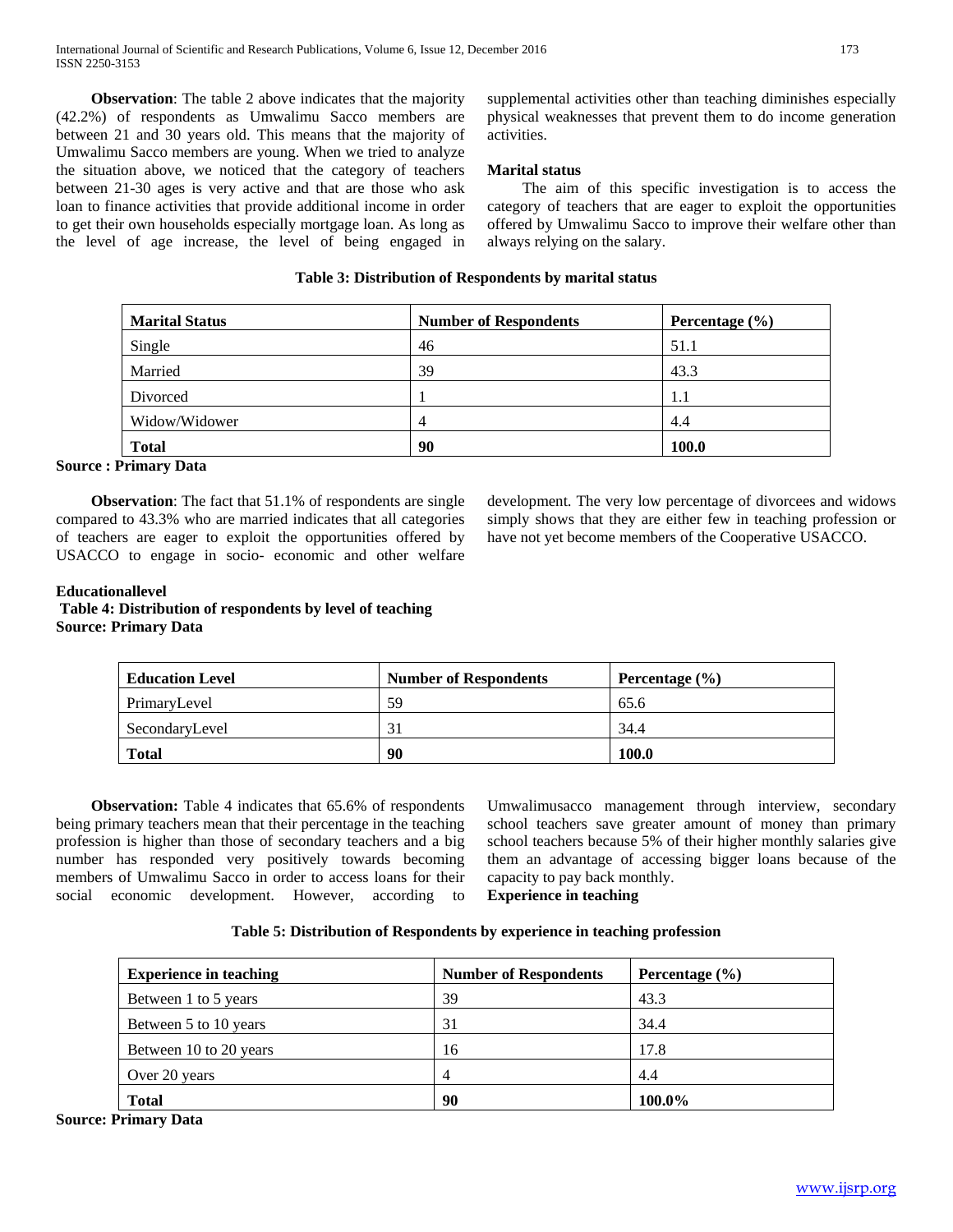**Observation:**The table 5 indicates that the teachers with experience of less than five years in Umwamu Sacco durable future opportunities as their source of fund to venture into business generating activities to address their needs compared

**Part. B. Responses according to the specific Objectives**

**Section A.Toassesses the contribution of saving on Umwalimu Sacco which increases the socio-economic development of teachers in Rwanda.**

with those with more than ten years' experience who have been members of other microfinance institutions still paying back loans they had before the existence of Umwalimu Sacco.

## **Table 6: Members' personalsavings**

| <b>Response</b> | <b>No of Respondents</b> | Percentage $(\% )$ |
|-----------------|--------------------------|--------------------|
| Yes             | 90                       | 90                 |
| No              |                          |                    |
| <b>Total</b>    | 90                       | 100.0              |

#### **Source: Primary Data**

 **Observation:** The table 6 shows that all respondents who are members do savings as at the beginning saving was an obligation and made compulsory by employers deducting 5% of the net pay for every teacher in government schools and later teachers themselves started asking to have their saving increased because they realized how useful the savings would be in the near future. They also motivated by the fact that when they want to acquire a loan, the level of their saving is based on.

#### **Table 7: Savings permanent Membership**

| <b>Permanent Savings</b>     | <b>No of Respondents</b> | Percentage $(\% )$ |
|------------------------------|--------------------------|--------------------|
| $2000$ frw<br>and<br>Between |                          |                    |
| 5000Frw                      | 65                       | 72.2               |
| $5000$ frw<br>Between<br>and |                          |                    |
| 10,000Frw                    | 19                       | 21.1               |
| Above 10,000                 | 6                        | 6.6                |
| <b>Total</b>                 | 90                       | 100.0              |

## **Source: Primary data**

 **Observation:** Table 7 indicates that 72.2% of respondents save between Frw 2000 and Frw 5000, because majority of them as members are primary school teachers who earn less salaries than their secondary school counterparts and since their monthly deductions for savings is 5% of their net pay or Frw 2000 for those where 5% is less than 2000Frw, because Frw 2000 is the minimum on individual can save monthly.

Improvement in the level of saving Economic theory predicts that the absolute amount of saving will increase with income. This is because people with more income have more resources available to save. Theory also predicts that saving is relative to income, the savings rate, will increase with income (Deaton,1992 b).

# **Table8: Comparison of the level of saving before and after being member of Umwalimusacco Source: Primary Data**

| <b>Response</b> | of<br><b>Number</b><br><b>Respondents</b><br>(before) | $\frac{1}{2}$ | <b>Response</b> | <b>Number</b><br>of<br><b>Respondents</b> (After) | $\frac{1}{2}$ (0) |
|-----------------|-------------------------------------------------------|---------------|-----------------|---------------------------------------------------|-------------------|
| Yes             | 52                                                    | 57.7          | Yes             | 68                                                | 75.5              |
| N <sub>0</sub>  | 38                                                    | 42.2          | No              | 22                                                | 24.4              |
| <b>Total</b>    | 90                                                    |               |                 | 90                                                | 100.0             |

**Observation:** As shown in the table8, respondents who accepted that they saved before working with UmwalimuSacco are on average of 57.7% whereas after working with Umwalimu Sacco, the rate increase on the average of 75.5%. The rate of respondents who said that they didn't save before working with Umwalimu Sacco and that still don't save or start saving after working with it has gradually decreased from 42.2% to 24.4% of the respondents.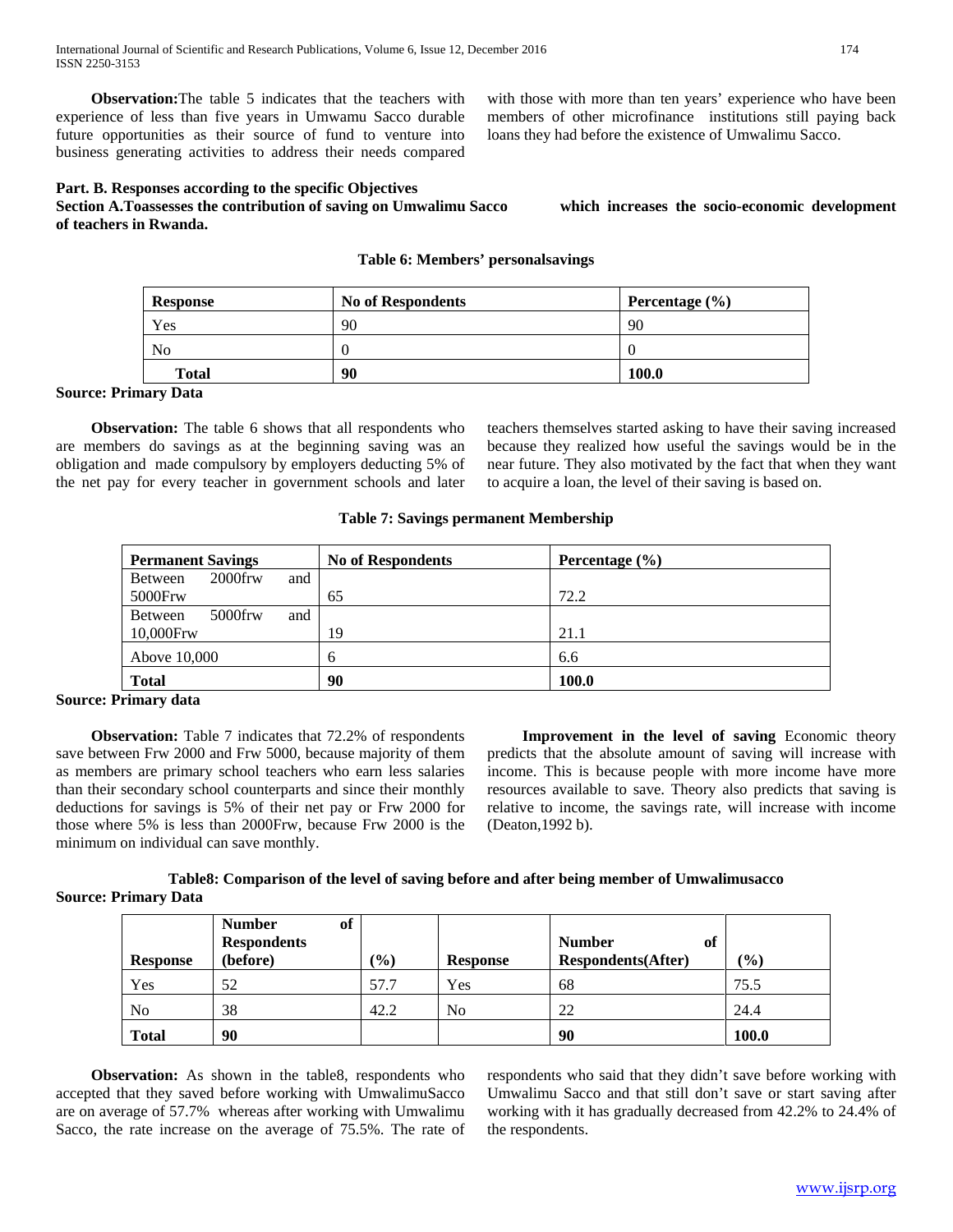Generally, the majority of respondents confirmed that working the Cooperative Umwalimu Sacco has raised or changed remarkably the level if their savings. Once saving increased, as determinant of income, it is positively related to the income increase. This shows us that additional source of income has been available for teachers through the Cooperative Umwalimu Sacco services.

# **Section B. To examine the loan/credit provided by Umwalimu Sacco that increases the socio welfare of Rwandan teachers**

 The intention of the research was to find out if credit distributed are oriented in activities that generate additional teachers' income for further measurement of benefits incurred in monetary terms, and it is absolutely no doubt that, profit gained is supplemental income for teachers apart from salary and it is one way of improving the teachers' welfare.

#### **Table 9: Beneficiaries of loans**

| <b>Response</b>                  | <b>Number of Respondents</b> | Percentage $(\% )$ |
|----------------------------------|------------------------------|--------------------|
| Acquired loans in Umwalimu Sacco |                              | 85.5               |
| Did not benefited loans          |                              | 14.5               |
| <b>Total</b>                     | 90                           | 100.0              |

## **Source: Primary Data**

**Observation**: Findings in the table 9 shows that bigger proportion (85.5%) of the respondents are on the way towards improvement of their social economic development as a result of loan collections. The remaining (14.5%) who say that they have not yet got loans is because the issuing of loans is in phases since all teachers cannot be considered at the same time. This impressive big number of members who have taken a loan is motivated by many factors among which the interest rate which is lower than that for commercial banks and other microfinances. Umwalimu Sacco lending rate between 11% and 14% is quite competitive compared to market rate of between 18% and 22%.

# **Table 10: Credit distribution according to respondents**

| Amount of loan (in Frw)         | <b>Number of Respondents</b> | Percentage $(\% )$ |
|---------------------------------|------------------------------|--------------------|
| Below 200,000                   | 11                           | 14.3               |
| Between 200,000 and 1000,000    | 34                           | 44.2               |
| Between 1000,000 and 5000,000   | 13                           | 16.9               |
| Between 5000,000 and 10,000,000 | 16                           | 20.8               |
| Above 10,000,000                |                              | 3.9                |
| <b>Total</b>                    | 77                           | 100.0              |

## **Source : Primary Data**

 **Observation**: Table 10 indicates that 44.2% of respondents got loans between Frw 200,000 and Frw 1000,000 because Umalimu Sacco started with short term loans against members' savings as loan security. It is an interval that includes the amount of money accessed by many teachers considering salary without taking into account other collateral. The amount of loan would not exceed eight times the individual net salary which was still very low. Members required loans for the satisfaction of urgent basic needs to help them fight daily financial difficulties.

Long term loans mainly started in the year 2013 especially for heavy business and investment that lead to heavy benefits generating income and for mortgages.

 The significant process by which financial services are conceived as increasing income is by the provision of income generating loans. The aim of this research is to find out whether income has increased through loan oriented activities generating income that are financed by Umwalimu Sacco Cooperative.

| <b>Activity</b>            | <b>Number</b><br>of<br><b>Respondents</b> | Percentage $(\% )$ |
|----------------------------|-------------------------------------------|--------------------|
| Buying equipment           |                                           | 10.0               |
| Small commercial business  | 23                                        | 28.9               |
| Agricultural and livestock | 11                                        | 12.2               |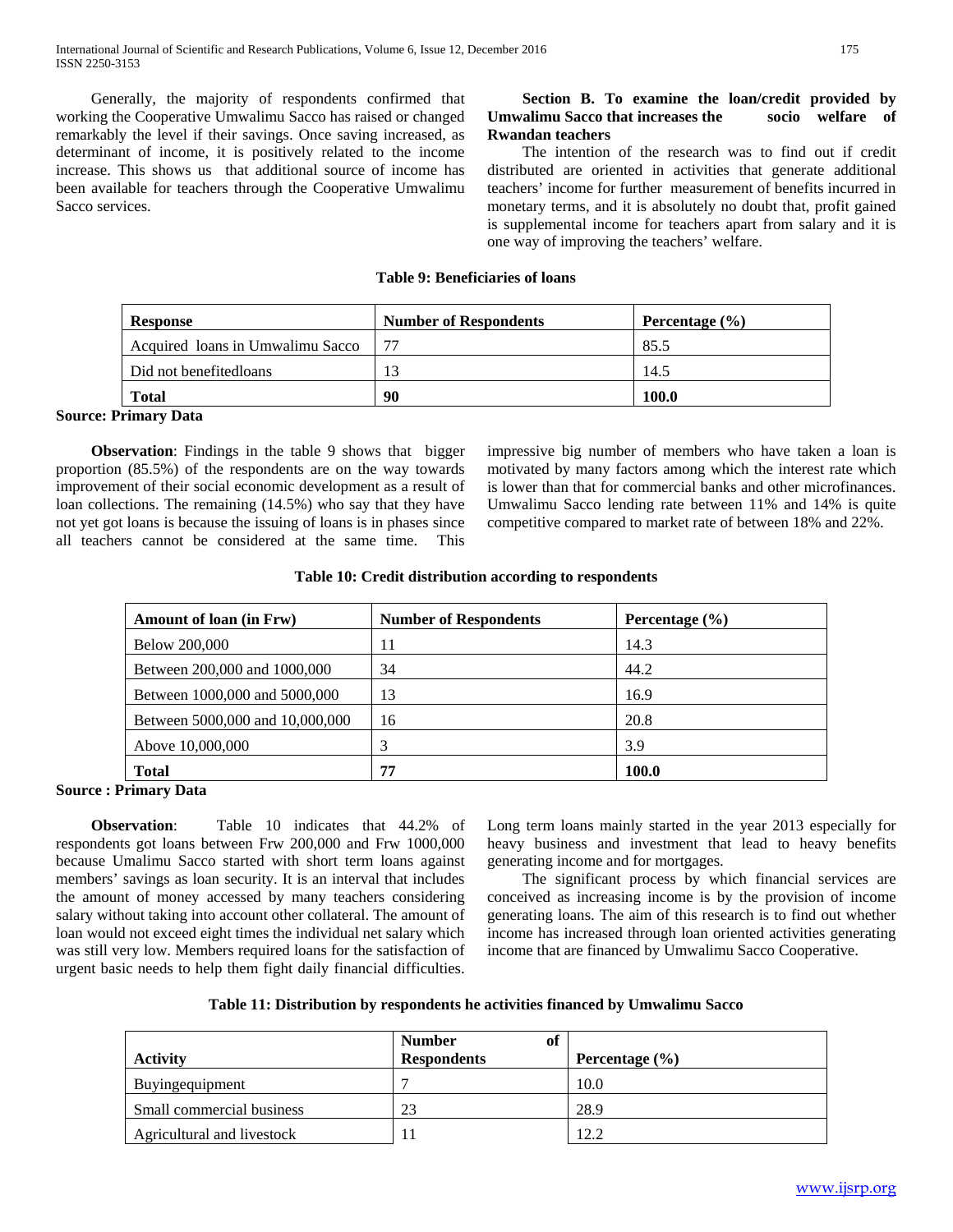| Payingschoolfees | 19 | 23.3                   |
|------------------|----|------------------------|
| Mortgage         | 14 | ററ റ<br>44.L           |
| Other            |    | 3 <sub>3</sub><br>ر. ر |
| <b>Total</b>     | 77 | 100.0                  |

#### **Source : Primary Data**

 **Observation**: Table 11 shows that most of respondents  $(45.5\%) = (23.3\% + 22.2\%)$  said that buying and building houses (mortgage) and paying school fees were the most urgent. This means that most teachers had been incapable of addressing the basic needs for the families and Umwalimu Sacco came as a solution to the problem. This helps them afford the purchase of food as their highest expenditure, paying school fees and other. According to respondents, some teachers borrow money for their own studies to acquire education level especially those with A2 level. This has medium term effects on their income because the salary increases as the educational level also increases. Others use that money for their children education and this will affect their household income in long term trend. As the majority of teachers are still young persons, they are more interested in building houses especially with expectation of their own further household whereas others are reconstructing them.

 The table also depicts that 28.9% of respondents are engaged in business projects. The reason which pushes teachers through small business is that these commercial activities are more benefitable even though it is more difficult to associate them with teaching. For this reason, to invest in these incomes generating projects have created job opportunities to their family members and the community at large. It is worth noting that 28.9% of respondents indicate that they have taken a step further in venturing into money making business which is what Umwalimu Sacco is encouraging, to create wealth and fight poverty.

 According to focus group, education and marriage loans are also among the desired products as expressed by respondents as many of them are still young.

 Therefore, basing on the interpretation of activities financed, it is consistent with our objective of assessing the impact of Umwalimu Sacco on increasing the welfare of Rwandan teachers. This somehow contributes to the teachers' welfare.

Asking this question, the researcher wanted to know to which extend loan distributed among teachers have been repaid as a step oriented to the net interest incurred. The net interest helped the researcher to know how UmwalimuSacco has affected teacher financially.

# **Table 12 : Weather loan is repaid or still repaying**

| <b>Repayment</b> | <b>Number of Respondents</b> | Percentage $(\% )$ |
|------------------|------------------------------|--------------------|
| Just repaid      | 36                           | 46.8               |
| Stillrepaying    | 41                           | 53.2               |
| Total            | 77                           | 100.0              |

## **Source: Primary Data**

 **Observation:**It can be observed those loans which are still being repaid are on the average of 53.2% higher than those which are just repaid on the average of 46.8%. The results from respondents in the table 12 show that delinquencies and loan portfolios at risk are minimal. No respondent has mentioned that he/she didn't get possibility of repaying the loan at the time due. It is here that the first limitation of the research started to occur and it has been demonstrated that the research is now oriented to those who have just paid the loan borrowed.

**Utility function from the loan according to respondents**

| <b>Extra monthlyincome (Frw)</b> | <b>Number of Respondents</b> | Percentage $(\% )$ |  |
|----------------------------------|------------------------------|--------------------|--|
| Increaseasset                    | 30                           | 38.9               |  |
| Increasefamily nutrition         | 34                           | 44.2               |  |
| Improvedsavings                  | 13                           | 16.9               |  |
| None                             |                              | 0.0                |  |
| <b>Total</b>                     | 77                           | 100.0              |  |

**Table13: Respondents data about the advantages acquired**

**Source: Primary Data**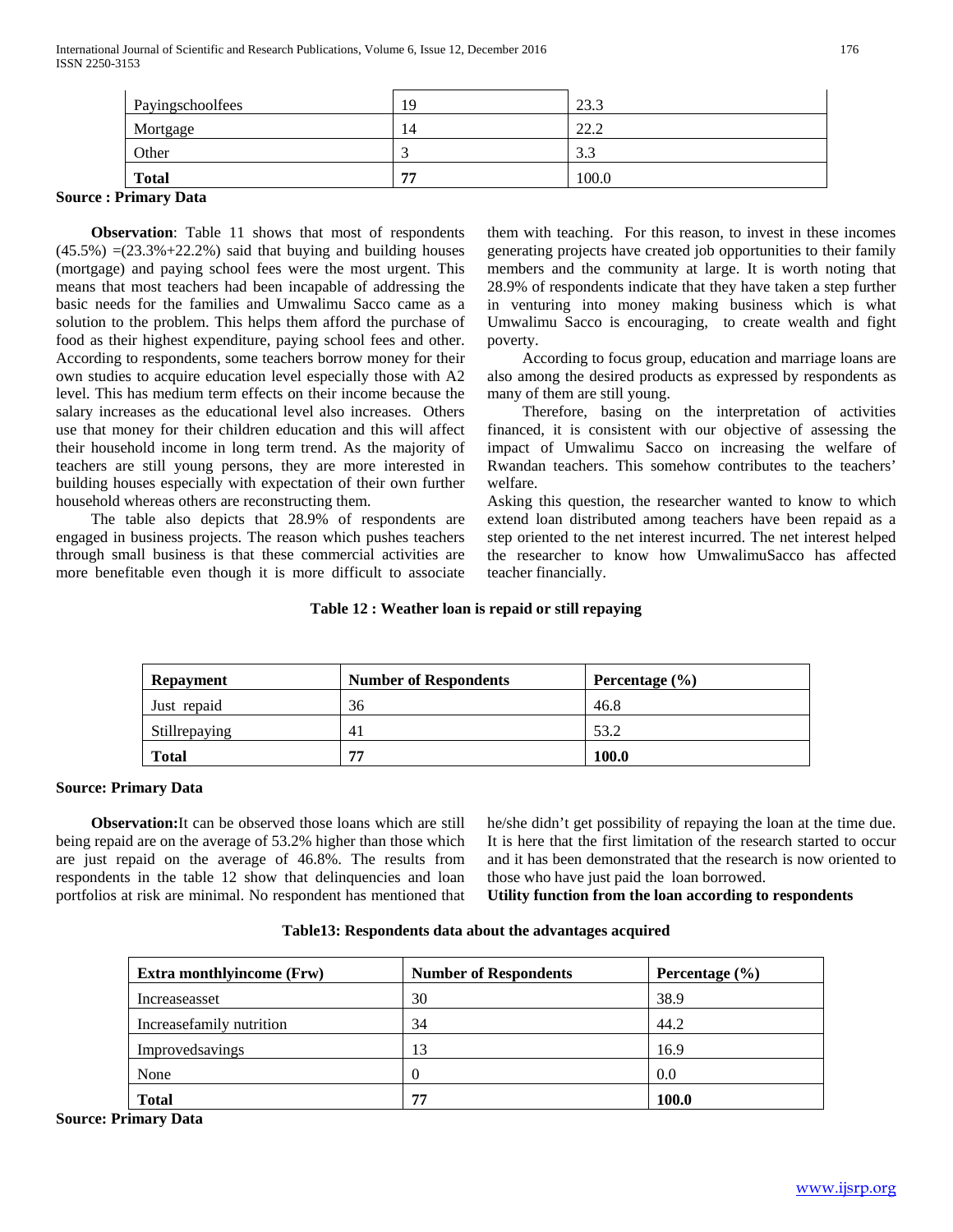**Observation:** Of course, because the utility theory underlying models of consumption expenditures involves quantities consumed, empirical analysis have generally related measures of spending on consumption to measures of income.

In this paper, we draw attention to nutrition aspect of teachers, but relatively to the level of income. In table 13, it is revealed that 38.9% of respondents asserted that the Cooperative Umwalimu Sacco through loans oriented activities generating income affect positively their household assets and nutritional standards. It is realistic to expect nutritional improvement as a result of income increase at a level of 44.2% and many of the respondents (38.95) acquired their own houses.

Holding different types of asset vary systematically with the income levels of individuals (Thomas R. et al. 1956). Increase in assets was estimated by asking the respondent about all of the economically active members of their household and the money or product generated in activities they are engaged in, that results in buying assets.

The table 13 shows that 16.9% of respondents save as a result of benefits incurred from their planned projects to which they invested money from the loan. No respondent has mentioned that he/she got loan for nothing.

# **Teachers view on the statement that the living condition has changed. Table14: The rating of living conditions of members.**

#### **Source: Primary Data**

 **Observation:**The table 14 reveals that the majority of the respondents gave a positive answer showing that their income changed by increasing after joining Umalimu Sacco. They asserted that Umwalimu Sacco has enabled them for coping with emergency. Over 85% of the respondents acknowledged an improvement in their living conditions. Generally, Umwalimu Sacco services led to improved welfare; 38.8% of respondents indicated very good living conditions and 47.7% said that they were satisfied with their living conditions.

## **Result from Umwalimu Sacco Management as source of information by interview and documents.**

**Table15: Membership and Savings trends Source: Secondary data/Umwalimu Sacco report 2015**

| <b>Description</b> | Dec. 2012     | Dec. 2013     | 31/12/2014    | 31/05/2015     |
|--------------------|---------------|---------------|---------------|----------------|
| <b>Members</b>     | 62,117        | 70,777        | 75.746        | 74,285         |
| Permanent savings  | 5,413,396,478 | 7,287,478,911 | 9,257,547,242 | 10,021,728,748 |
| Free savings       | 1,297,912,439 | 4,887,143,468 | 7,053,153,402 | 7,506,597,507  |

| Rate         | <b>Number of Respondents</b> | Percentage $(\% )$ |  |
|--------------|------------------------------|--------------------|--|
| Very good    | 35                           | 38.8               |  |
| Good         | 43                           | 47.7               |  |
| The same     | 12                           | 13.3               |  |
| Deteriorated |                              | 0.0                |  |
| <b>Total</b> | 90                           | <b>100.0</b>       |  |

 **Observation**: The table 15 shows the positive trends according to the documentation given by some of Umwalimusacco management members and this is due to vigorous campaigns done by Umwalimu Sacco leaders in different administrative structures. Teachers joined the cooperative in masse because of anticipated benefits of low interest rate between 11% and 14%; but also because of nonfinancial services offered by Umwalimu Sacco which include funeral mut

ual funds, credit solidarity funds, business training and advisory services to help members to develop and manage profitable business projects.

The research result indicates that Umwalimu Sacco finances a widerange of business projects namely: Education, Livestock, Agriculture, Construction Small business and others. The table below shows the variety of business and the amount of loans going into each type of business project by Umwalimu Sacco members in all the branches (30 branches) by the end of May/2015.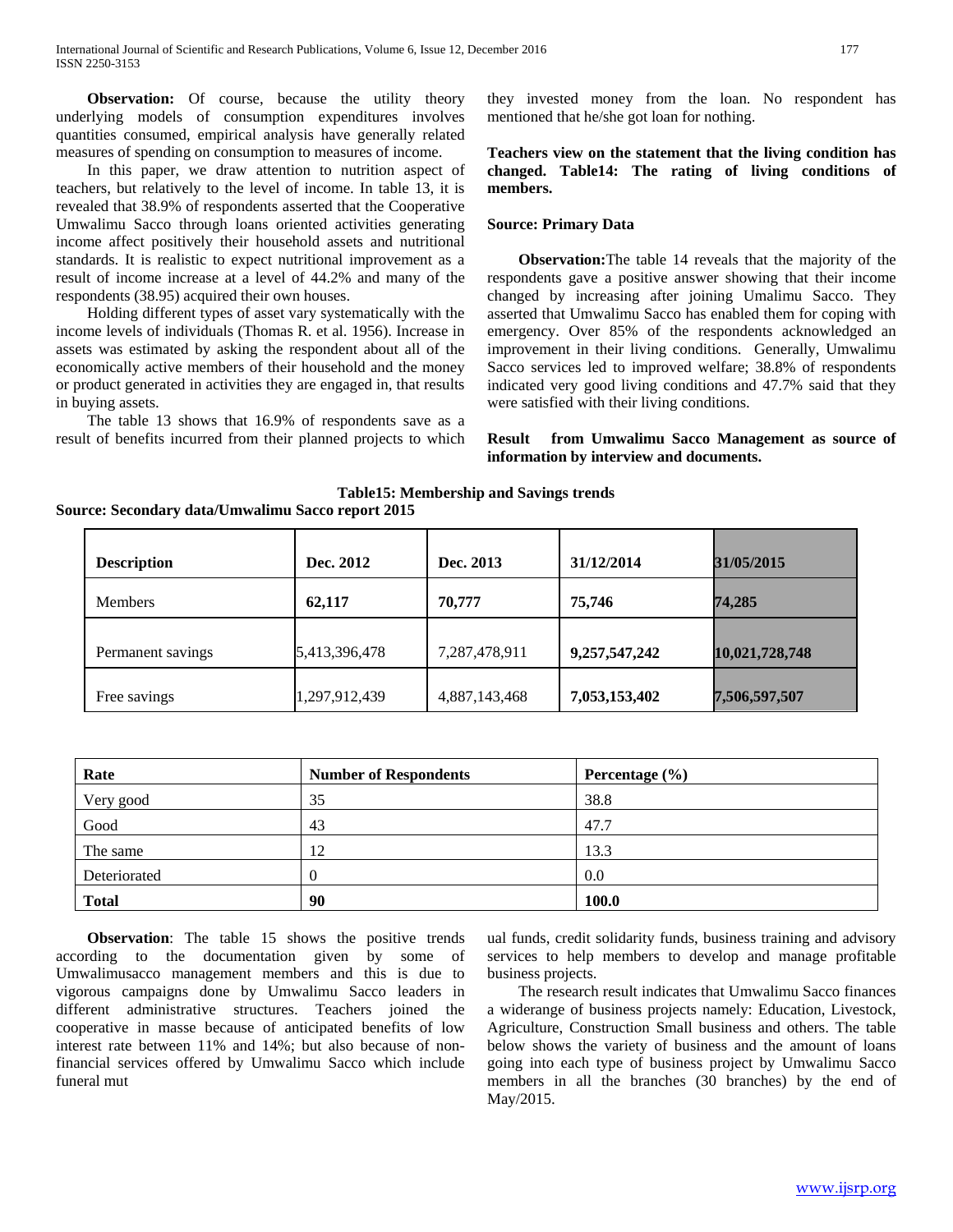# **Table16: Loan granted per activity sector Source: Secondary data/Umwalimu Sacco report of 2015**

| <b>Number and amount of loans</b> | Dec. 2012            | Dec. 2013          | 31/12/2014     | 31/05/2015     |
|-----------------------------------|----------------------|--------------------|----------------|----------------|
|                                   |                      |                    |                |                |
| Number of loans/Agriculture       | <b>Cases: 1520</b>   | <b>Cases: 2169</b> | 2,544 cases    | 3,467          |
| Amount (Rwf)                      | 650,449,163          | 1,323,408,699      | 1,691,829,459  | 1,995,489,358  |
|                                   |                      |                    |                |                |
| Number of loans/livestock         | cases: 2481          | 2841 cases         | 3,223 cases    | 3,364 cases    |
| Amount (Rwf)                      | 1,144,657,841        | 1,542,983,941      | 1,693,728,759  | 1,868,941,439  |
|                                   |                      |                    |                |                |
| Number of loans/construction      | <b>Cases: 18,994</b> | 24,819 cases       | 29,347 cases   | 30,281 cases   |
| Amount (Rwf)                      | 12,237,603,920       | 21,437,266,428     | 30,450,598,754 | 32,292,274,296 |
| Number of loans/School fees       | <b>Cases: 49,889</b> | 53,140 cases       | 55,141 cases   | 55,659 cases   |
| Amount (Rwf)                      | 5,632,226,657        | 7,378,506,888      | 8,629,630,524  | 8,980,126,960  |
| Otherloans (small business)       | Cases: 187,242       | 302,002 Cases      | 548,211 cases  | 660,090 cases  |
| Amount (Rwf)                      | 18,478,423,706       | 26,234,342,958     | 40,994,114,284 | 49,105,205,050 |

 **Obseration:** The findings in table16, indicate extent of participation of teachers in country's economic development, employment and poverty reduction. To distribute Frw49, 105,205,050to 74,285 members can be described as one of the most successful achievement (it is deducted that a teacher can benefit more than one loan). The implication of this is that the status of teaching profession can be raised even above other professions. This emphasizes the role of Umwalimu Sacco in teachers' retention and so to improve the quality of education in Rwanda.

The study intention was to assess the impact of Umwalimu Sacco microfinance saving and credit cooperative on increasing socio welfare of Rwandan Teachers. The analysis was made depending on Umwalimu Sacco documents that were analyzed and responses got from the respondents about the opinion that Umwalimu Sacco has improved the teachers' welfare.

The eighty five percent (85%) of the respondent revealed that the Cooperative Umwalimu Sacco has increased teachers income as indicated in table13. They confirmed this by saying that Umwalimu Sacco grant loan that helped them to be engaged in small activities generating income apart from teaching.

Additional justification to the effects of Cooperative Umwalimu Sacco on increasing the teachers' welfare also indicated that 75.5% of the total respondents has increased and started saving after working with Umwalimu Sacco as indicated

in table12.Table17 also justifies that credits distributed are effective since it is evaluated to be very good as far as concrete effects are concerned.

All in all, a big percentage of the respondents associated credit in Umwalimu Sacco as effective strategy to increase their additional sources of income. Generally, UmwalimuSacco services led to improved welfare of its members.

#### IV. CONCLUSIONS

Wages alone will never satisfactorily address the needs of teachers unless other wealth creation initiatives and innovations are supported. Umwalimu Sacco was established not only for credit schemes but also to enforce the culture of saving because cumulatively, it is to cater for ones future and to ensure the security of money against theft, disasters and even extravagancy when money is kept in homesteads or hidden in other funny places like gardens and plantations.

Teachers have to be above poverty line by increasing their income so as to acquire minimum standard of living and to be accorded the respect they deserve because they are role models in the community and agents of fighting poverty, ignorance and disease and to educate future leaders and entrepreneurs.

Umalimu Sacco is contributing to teacher retention, effective curriculum instruction in schools and is causing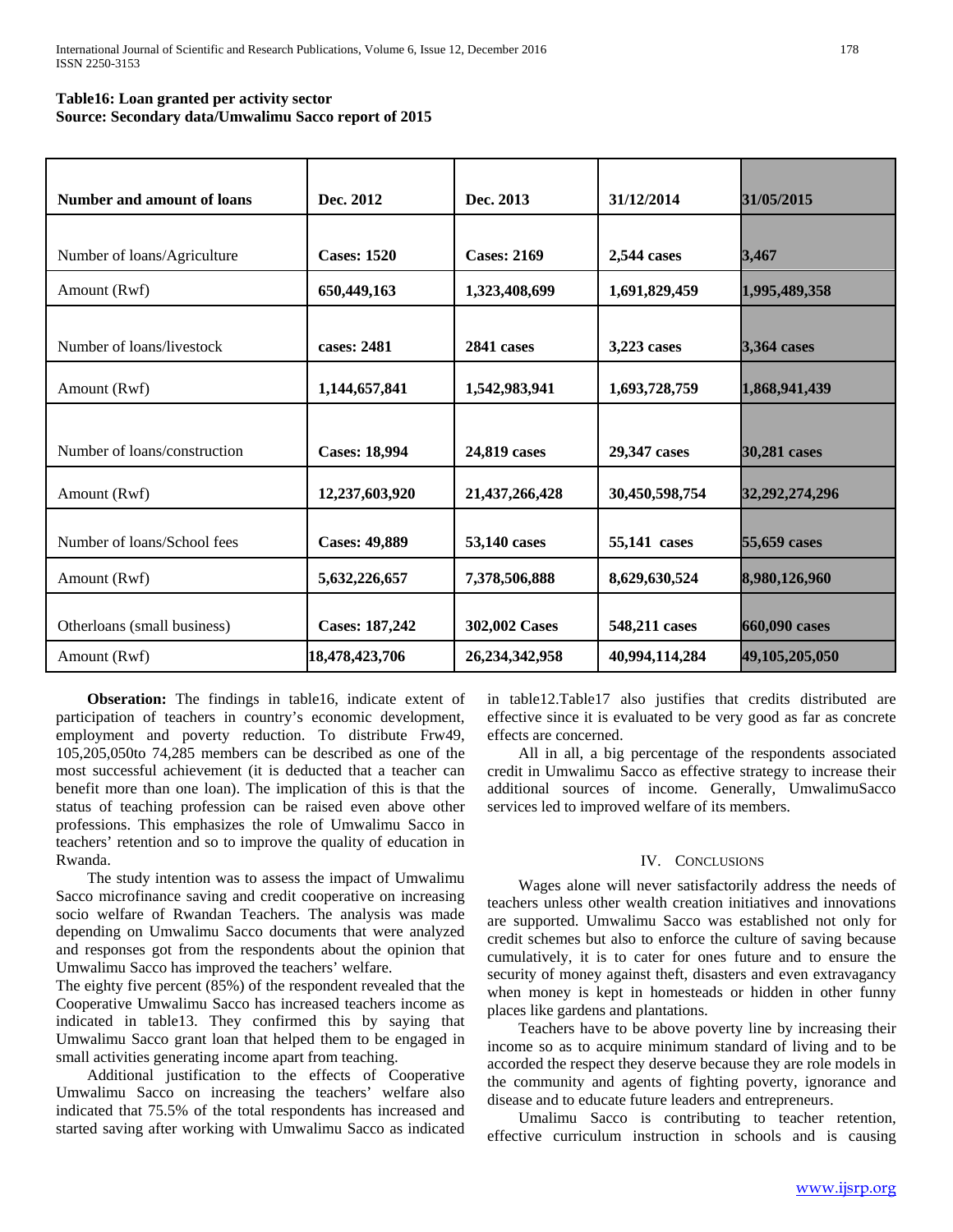multiplier effects in the community through business interactions and joint ventures with the community. The government of Rwanda has been visionary by injecting direct financial assistance as a startup capital to provide infrastructure and to meet initial operating costs.

Basing on the positive effects of Umwalimu Sacco indicated by the respondents, and which are directly related to the income increase, it goes with no doubt that Sacco Umwalimu has come at a time when it was needed most both by the government to solve the problem of low wages and by the teachers to address their socio- economic problems.

#### V. RECOMMENDATIONS

In order to strengthen the strategies of promoting Rwandan teachers, the researcher recommend the following:

There is a need for Umwalimusacco to sensitize its members to have a culture of savings because there is a low level of deposits compared to withdrawals made in their day to day operations since almost all deposit and members' salaries are immediately withdrawn leaving their accounts at zero balance. The saving is a factor which qualifies a member to have a big loan.

Umwalimu Sacco should strengthen and develop new savings and loan products for the youth (as they are the majority) with the aim of motivating them to save with Umwalimu Sacco including but not limited to education, marriage and household assets loans. For married, there is a need to develop new product that respond to their household needs such as saving for secondary schools, university education, clothing, and nutrition needs through strengthening agriculture loan strategies to boost food security.

There should also be promotion of group saving at schools level which can managed through Umwalimu Sacco current account as well as develop policies that offer incentives which motivate members to save more with Umwalimu Sacco including offering remuneration according to the volume of savings on long term deposits and competitive interest rate on savings.

These strategies will result in increased financial capacity and growth of the loan portfolio, increased self-sufficiency with decreased over reliance on government subsidies and increased access to Umwalimu Sacco products and services by members as well as increased income.

Umwalimu Sacco needs to put more effort on financing ofbenefits project loans and discouraging the emergency and overdraft loans which are taken by the majority of members, it will lead to improved members' welfare. For this, Umwalimu Sacco should sensitize members on the benefits of income generating loans shifting from emergency and construction as well as other consumer loans by settling for medium term loans and invest in IGAs for quick return.

As far as non-financial services are concerned, members' big skills gap in entrepreneurship is a challenge. Strategies to regularly train individual members in entrepreneurship skills mainly in business plan writing, business management, and ICT skills development are needed for the growth of business loan portfolio, increased profitability of businesses and increased income.

To teachers, there is a need to participate in lending programs because it has been shown that it may result in the diversification of one's income. The teachers who were engaged in supplemental activities resulting an additional income apart from salaries indicate that diversification of income lending programs may be an effective strategy to increase their sources of income.

#### **REFERENCES**

- [1] **Adams,D.W.(1978).** Mobilizing Household Savings through Rural Financial Markets: Ohio State University ;The Ohio State University 2120 Fyffe Columbus, Ohio ISBN:43210, 14,29
- [2] **Adeyemo, R., &Bamire, A. S. (2005).** 'Saving and investment Patterns of Cooperative farmers in Southwestern Nigeria. Journal of Social Science, 11(3): 183,192.
- [3] **Andrew, A., Bernanke, B., &Robert, M. (1998).** Macroeconomics, European edition Addison Welsylongman London journal, 34,53
- [4] Baarda**J.R. (2006)**. 'Current Issues In Cooperatives Finance And Governance : Background And Discussion Paper ;Baarda, Current Cooperative Issues, 154, 205
- [5] **Jonathan, M, Barbara H. (2002).** Analysis of the Effects of Microfinance on Poverty Reduction: NYUWagner Working Paper No. ISBN: 1014, 55, 170
- [6] **Balkenhol, B.(ed) (1999)**. Credit Unions and the poverty reduction challenge; extending outreach, enhancing sustainability, Geneva, International Labour Office,  $\text{ISBN}:92-2-110852-X, 32, 50$
- [7] **Barnes, C. &**Monique, C. **(1996)**. Asset and the Impact of Microenterprise Finance Programs: Washington DC: Management System International; the Microenterprise Impact Project ; ISBN:PCE-0406-C-00-5036-00, 20, 45
- [8] **Bateman, M. (2010).** Why Doesn't Microfinance Work?: The Destructive Rise of Local Neoliberalism; Published in, Australia and New Zealand only, ISBN: 9781848133327, 60,200
- [9] **Birchall, J. (2003)**. Rediscovering the cooperative advantage- Poverty help,'Geneva. International LaborOrganization; First published 2003 Cover photos: Top, ILO Geneva; Bottom, UMNS, ISBN 92-2-113603-5
- [10] **Boris, P. &Thomas R. (1968).** The foundation of money and banking,  $3^{rd}$ edition, the Macmillan company USA, Journal of Money, Credit and Banking, UL 92-2-113603-5, 230, 531
- [11] **Branch, D. (2002).**Savings and development. Milan Italy : Business Publishing Group ; Saylor URL journal, 92-2-113603-5, 23, 160
- [12] **Branch, B. (2005)**. Working with Savings and Credit Cooperatives' CGAP Donor Brief No.25 Washington, DC journal, 4, 25
- [13] **Churchill, C., &Coster, D.** (2001). Microfinance Risk Management Handbook' WithContribution from White journal, 21, 25
- [14] **Deaton, A. (1997).** The analysis of household survey: A microeconomic approach todevelopmentpolicy. Baltimore : Johns Hopkins University Press ; 17140, 23, 25
- [15] **Diagne, A., & Zeller, M. (2001).** Access to Credit and Its Impact on Welfare in Malawi'
- [16] Washington, D.C ; International Food Policy research Institute, ISBN 0-89629-119-7, 101, 168
- [17] **Elkan, W. (1989).** Analysis of policy for small scale industry : journal of International development ; Paper No 15, 14, 29
- [18] **Elizabeth, W. M. (2001).** Economic Cooperation in Kenyan credit cooperatives: Exploring the role of social capital and institutions ; A thesis submitted to the Faculty of Commerce, Law and Management at the University of the Witwatersrand, Johannesburg in fulfilment ofthe requirements for the degree of Doctor of Philosophy, Johannesburg: University of the Witwatersrand, 231, 316
- [19] **Fitz Gibbon, M. (1999).**Short-changed: Gendered Consequences of implementing Financial Services in MoshiRural District, Northern Tanzania' The International Famine Centre, University College, Cork, Ireland, 13, 22